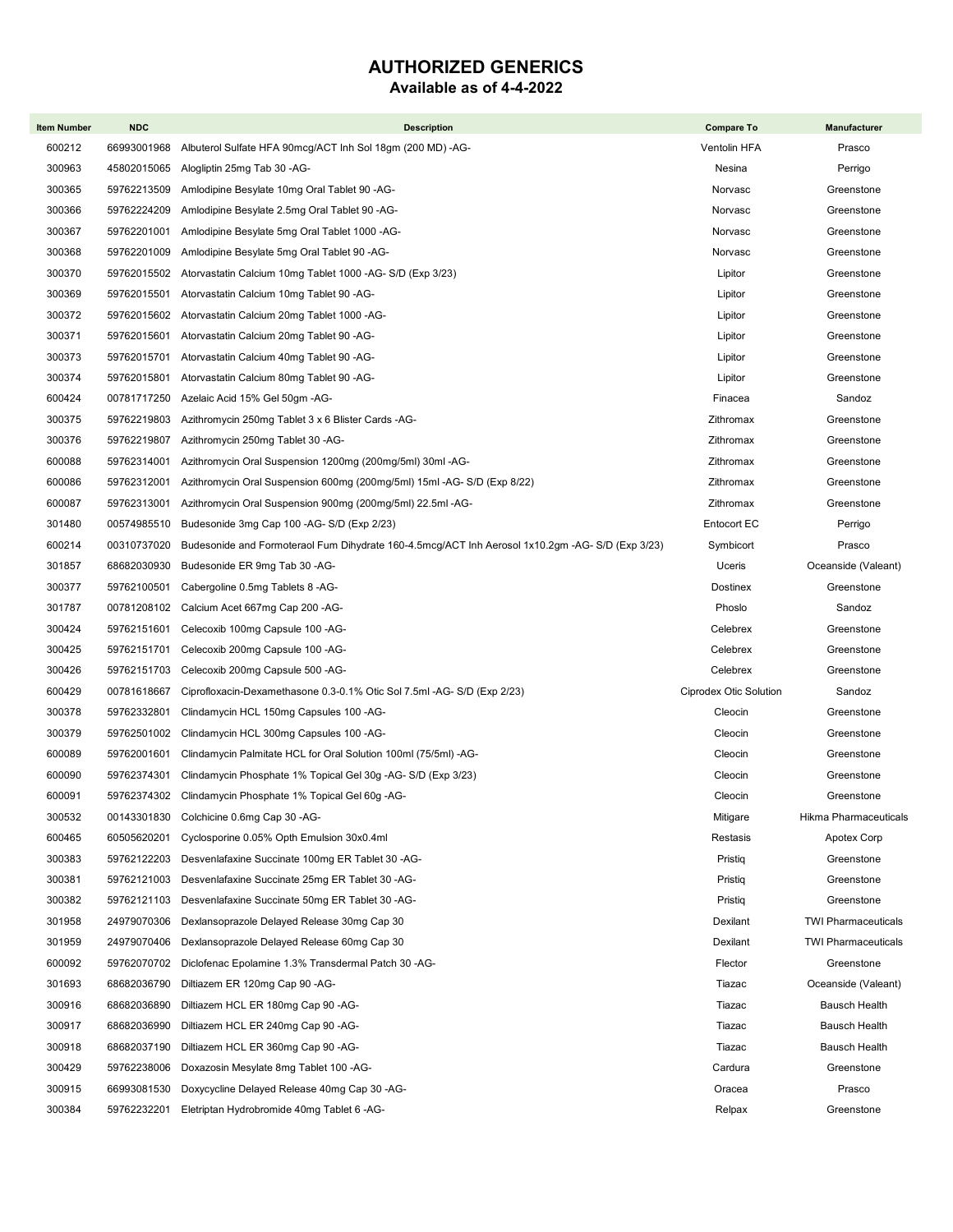## AUTHORIZED GENERICS

#### Available as of 4-4-2022

| <b>Item Number</b> | <b>NDC</b>                 | <b>Description</b>                                                       | <b>Compare To</b>      | Manufacturer                     |
|--------------------|----------------------------|--------------------------------------------------------------------------|------------------------|----------------------------------|
| 300083             | 68682071201                | Enalapril Maleate 10mg Tabs 100 -AG-                                     | Vasotec                | Oceanside (Valeant)              |
| 300435             | 68682071001                | Enalapril Maleate 2.5mg Tablet 100 -AG- S/D (Exp 3/23)                   | Vasotec                | Oceanside (Valeant)              |
| 300084             | 68682071301                | Enalapril Maleate 20mg Tabs 100 -AG-                                     | Vasotec                | Oceanside (Valeant)              |
| 300082             | 68682071101                | Enalapril Maleate 5mg Tabs 100 -AG-                                      | Vasotec                | Oceanside (Valeant)              |
| 600370             | 00115169549                | Epinephrine 0.15mg/0.15 Auto-Inj 2Pk -AG- S/D (Exp 11/22)                | Adrenaclick            | Amneal Pharmaceuticals Llc       |
| 600371             | 00115169449                | Epinephrine 0.3mg/0.3ml Auto-Inj 2Pk -AG- S/D (Exp 1/23)                 | Adrenaclick            | Amneal Pharmaceuticals Llc       |
| 300385             | 59762285801                | Exemestane 25mg Tablet 30 -AG-                                           | Aromasin               | Greenstone                       |
| 300386             | 59762501601                | Fluconazole 100mg Tablet 30 -AG-                                         | Diflucan               | Greenstone                       |
| 300387             | 59762501701                | Fluconazole 150mg Tablet 12 -AG-                                         | Diflucan               | Greenstone                       |
| 300388             | 59762501801                | Fluconazole 200mg Tablet 30 -AG-                                         | Diflucan               | Greenstone                       |
| 600163             | 47781053372                | Fluocinonide 0.05% Gel 15g -AG- S/D (Exp 8/22)                           | Lidex                  | Alvogen Inc                      |
| 600164             | 47781053373                | Fluocinonide 0.05% Gel 30g -AG-                                          | Lidex                  | Alvogen Inc                      |
| 600165             | 47781053326                | Fluocinonide 0.05% Gel 60g -AG-                                          | Lidex                  | Alvogen Inc                      |
| 600351             |                            | 47781056972 Fluocinonide 0.05% Oint 15qm                                 | Lidex                  | Alvogen Inc                      |
| 600352             | 47781056973                | Fluocinonide 0.05% Oint 30gm                                             | Lidex                  | Alvogen Inc                      |
| 600353             | 47781056926                | Fluocinonide 0.05% Oint 60gm                                             | Lidex                  | Alvogen Inc                      |
| 600215             | 66993058497                | Fluticasone Prop-Salmeterol 100-50mcg Inh Powder 60 -AG-                 | Advair Diskus          | Prasco                           |
| 600216             | 66993058597                | Fluticasone Prop-Salmeterol 250-50mcg Inh Powder 60 -AG-                 | Advair Diskus          | Prasco                           |
| 600217             | 66993058697                | Fluticasone Prop-Salmeterol 500-50mcg Inh Powder 60 -AG- S/D (Exp 2/23)  | Advair Diskus          | Prasco                           |
| 300416             | 59762054201                | Glipizide XL 10mg Extended-Release Tablets 100 -AG-                      | Glipizide XL           | Greenstone                       |
| 300414             | 59762054001                | Glipizide XL 2.5mg Extended-Release Tablets 30 -AG- S/D (Exp 3/23)       | Glipizide XL           | Greenstone                       |
| 300415             | 59762054101                | Glipizide XL 5mg Extended-Release Tablets 100 -AG-                       | Glipizide XL           | Greenstone                       |
| 300390             | 59762007401                | Hydrocortisone 10mg Tablet 100 -AG-                                      | Cortef                 | Greenstone                       |
| 300389             | 59762007301                | Hydrocortisone 5mg Tablets 50 -AG-                                       | Cortef                 | Greenstone                       |
| 301694             | 68682019301                | Isosorbide Dinitrate 5mg Tab 100 -AG-                                    | Isordil                | <b>Bausch Health</b>             |
| 600460             | 31722000631                | Itraconazole 10mg/ml Oral Solution 150ml                                 | Sporanox               | Camber                           |
| 301918             | 00527328443                | Levothyroxine Sodium 100mcg Tab 1000                                     | Synthroid              | Lannett Co Inc                   |
| 301917             | 00527328446                | Levothyroxine Sodium 100mcg Tab 90                                       | Synthroid              | Lannett Co Inc                   |
| 301908             | 00527328543                | Levothyroxine Sodium 112mcg Tab 1000                                     | Synthroid              | Lannett Co Inc                   |
| 301907             | 00527328546                | Levothyroxine Sodium 112mcg Tab 90                                       | Synthroid              | Lannett Co Inc                   |
| 301910             | 00527328643                | Levothyroxine Sodium 125mcg Tab 1000                                     | Synthroid              | Lannett Co Inc                   |
| 301909             |                            | 00527328646 Levothyroxine Sodium 125mcq Tab 90                           | Synthroid              | Lannett Co Inc                   |
| 301912             | 00527328743                | Levothyroxine Sodium 137mcg Tab 1000                                     | Synthroid              | Lannett Co Inc                   |
| 301914             | 00527328843                | Levothyroxine Sodium 150mcg Tab 1000                                     | Synthroid              | Lannett Co Inc                   |
| 301913             | 00527328846                | Levothyroxine Sodium 150mcg Tab 90                                       | Synthroid              | Lannett Co Inc                   |
| 301916             | 00527328943                | Levothyroxine Sodium 175mcg Tab 1000                                     | Synthroid              | Lannett Co Inc                   |
| 301915             | 00527328946                | Levothyroxine Sodium 175mcg Tab 90                                       | Synthroid              | Lannett Co Inc                   |
| 301920             | 00527329043                | Levothyroxine Sodium 200mcg Tab 1000 S/D (Exp 1/23)                      | Synthroid              | Lannett Co Inc                   |
| 301919             | 00527329046                | Levothyroxine Sodium 200mcg Tab 90                                       | Synthroid              | Lannett Co Inc                   |
| 301900             | 00527328043                | Levothyroxine Sodium 25mcg Tab 1000                                      | Synthroid              | Lannett Co Inc                   |
| 301899             | 00527328046                | Levothyroxine Sodium 25mcg Tab 90                                        | Synthroid              | Lannett Co Inc                   |
| 301921             | 00527329146                | Levothyroxine Sodium 300mcg Tab 90 S/D (Exp 12/22)                       | Synthroid              | Lannett Co Inc                   |
| 301902             | 00527328143                | Levothyroxine Sodium 50mcg Tab 1000 S/D (Exp 2/23)                       | Synthroid              | Lannett Co Inc                   |
| 301901<br>301904   | 00527328146                | Levothyroxine Sodium 50mcg Tab 90                                        | Synthroid<br>Synthroid | Lannett Co Inc<br>Lannett Co Inc |
| 301903             | 00527328243<br>00527328246 | Levothyroxine Sodium 75mcg Tab 1000                                      |                        | Lannett Co Inc                   |
| 301906             | 00527328343                | Levothyroxine Sodium 75mcg Tab 90<br>Levothyroxine Sodium 88mcg Tab 1000 | Synthroid<br>Synthroid | Lannett Co Inc                   |
|                    |                            |                                                                          |                        |                                  |